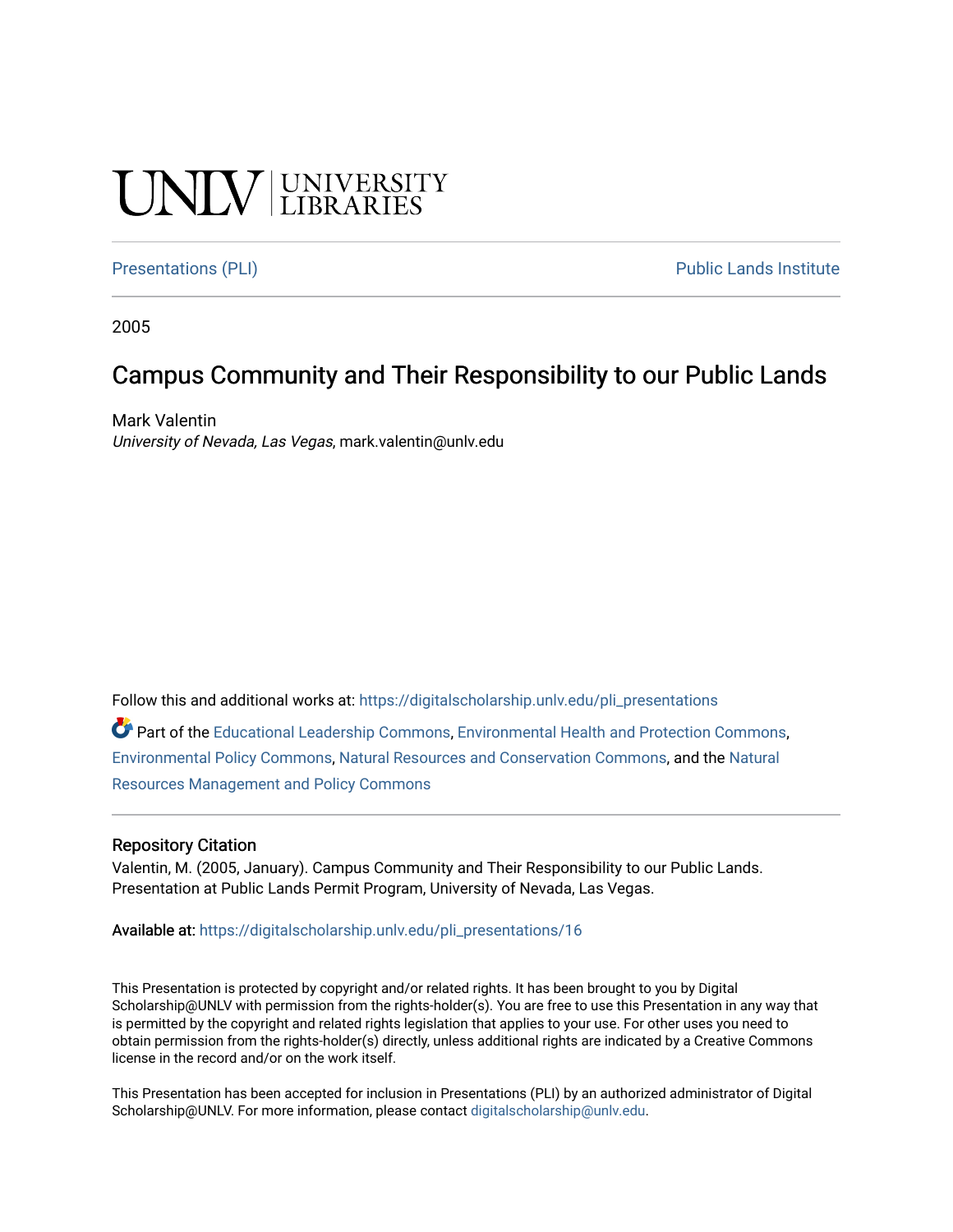



## Public Lands Permit Program

### *CAMPUS COMMUNITY AND THEIR RESPONSIBILITY TO OUR PUBLIC LANDS*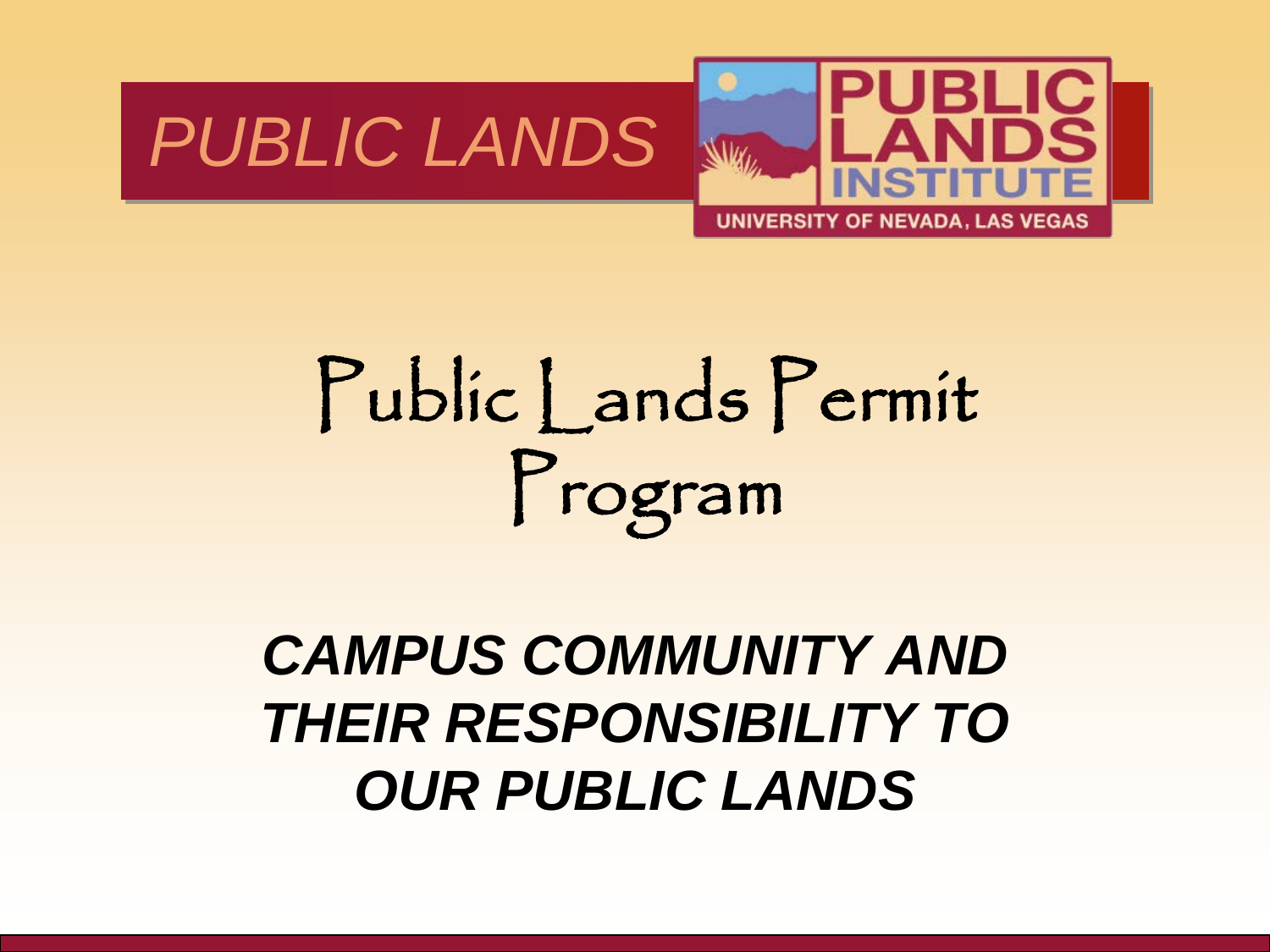# Informing the UNLV Community

- In March 2005 the need was identified for UNLV to initiate a public lands permit program.
	- Responsibilities outlined in campus emails
	- Initiated hiring process for the Permit Program Officer
	- Established a link on the PLI web site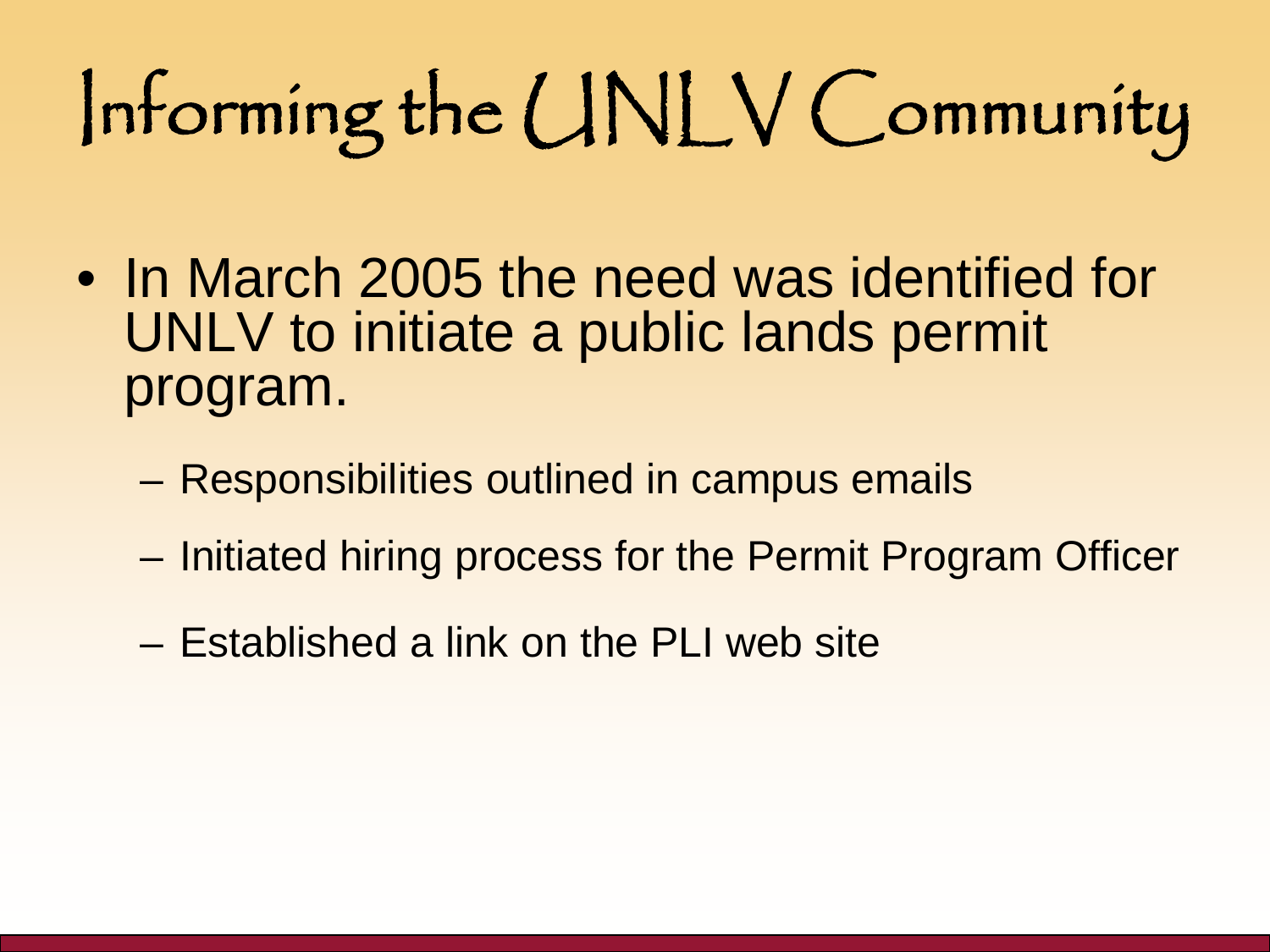### Mission

- To heighten awareness of UNLV's community on the laws governing the uses of public lands and the personal liabilities associated with such use.
- To provide the campus community with the most efficient permitting service possible.
- To provide accurate, concise permit information to the appropriate agency.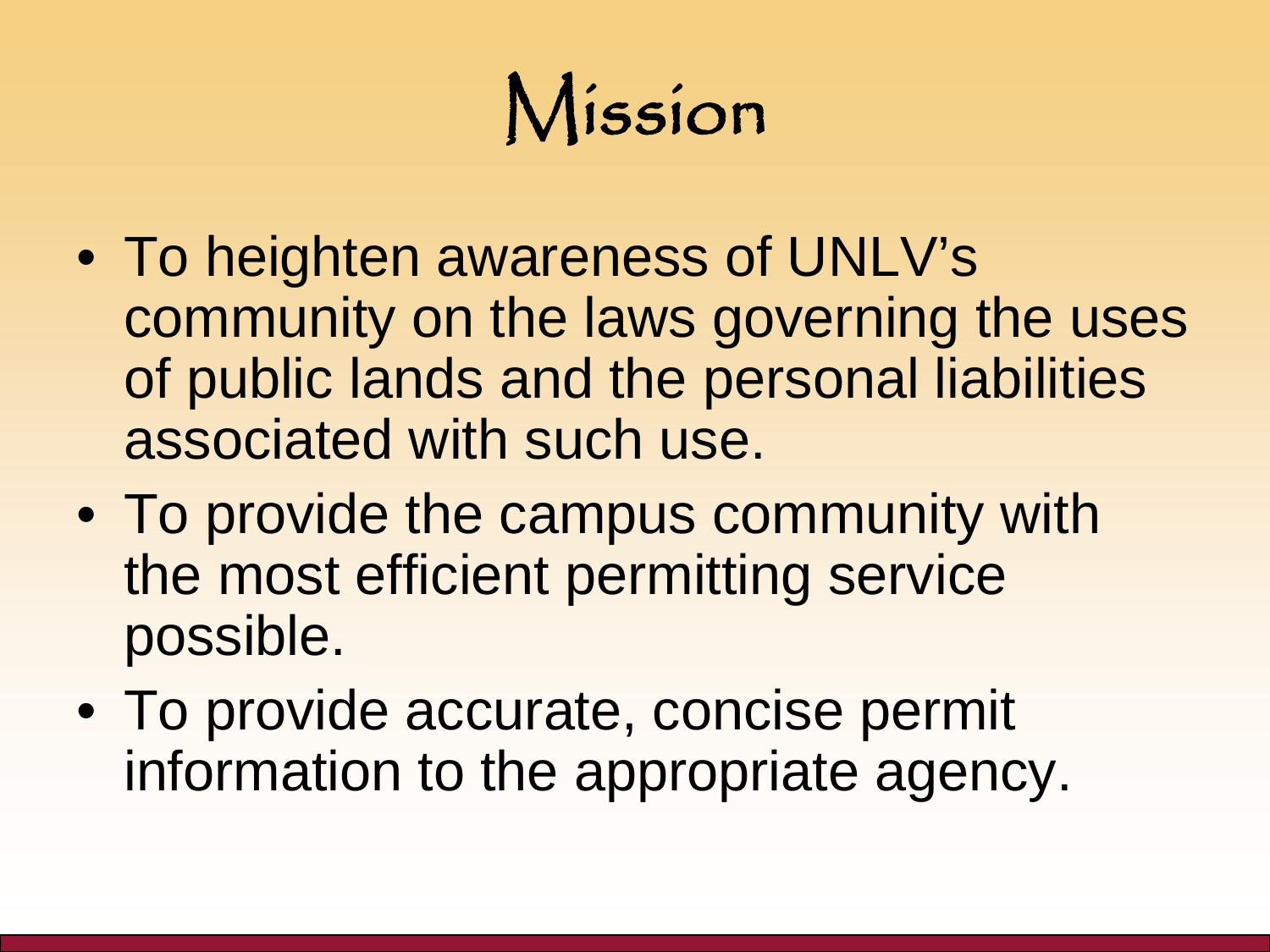# Program Goals

- Enhance knowledge of the public lands permit process throughout UNLV.
- Strive for 100% compliance from UNLV community.
- Continue as repository for public land permit data.
- Streamline the permit process for the UNLV community.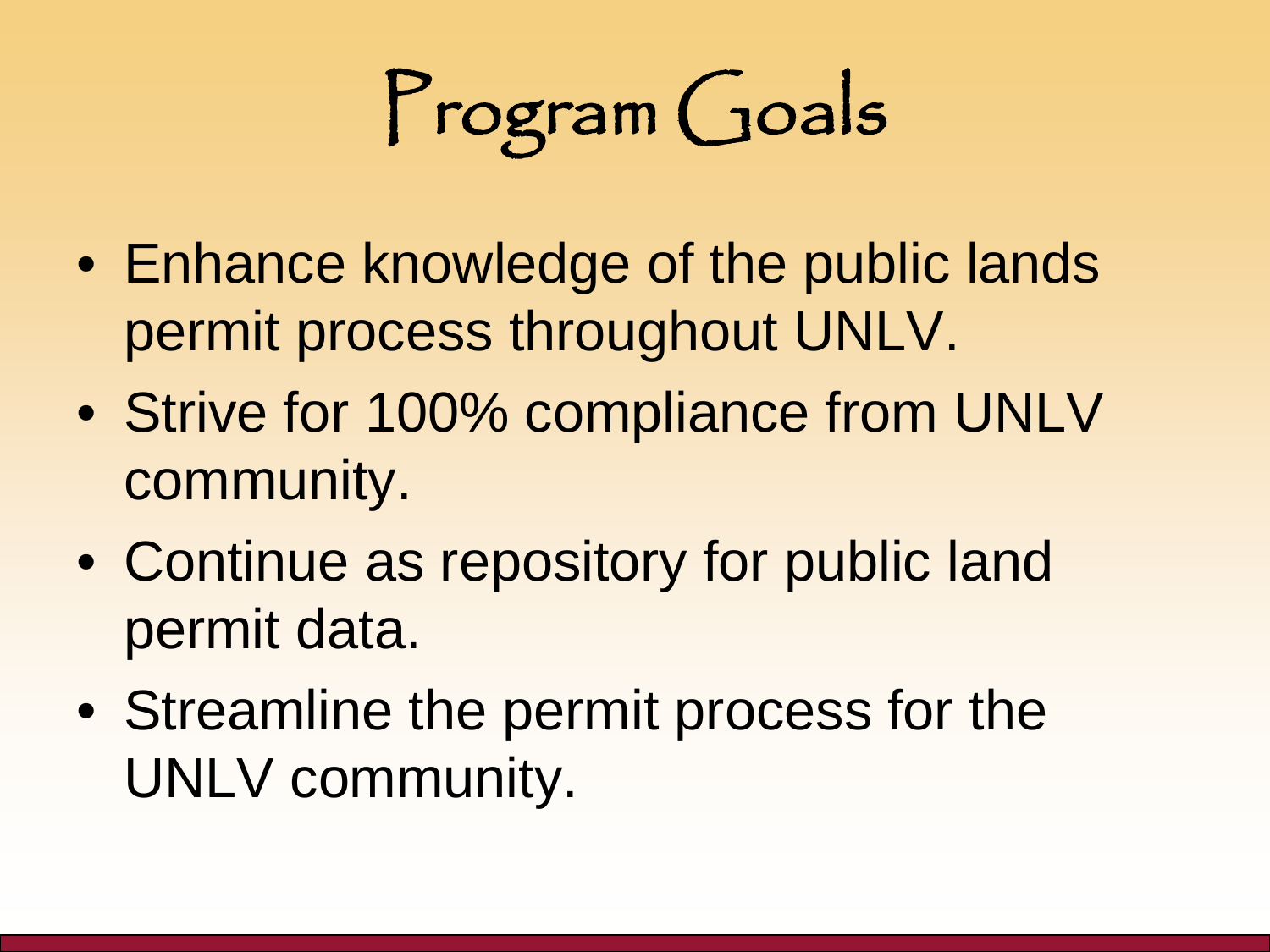# Implementation of the Program

- Introduction of the permit program to the UNLV department heads.
- Presentations prepared and made available to departments, groups and individuals.
- Program Officer available as a class guest speaker each semester.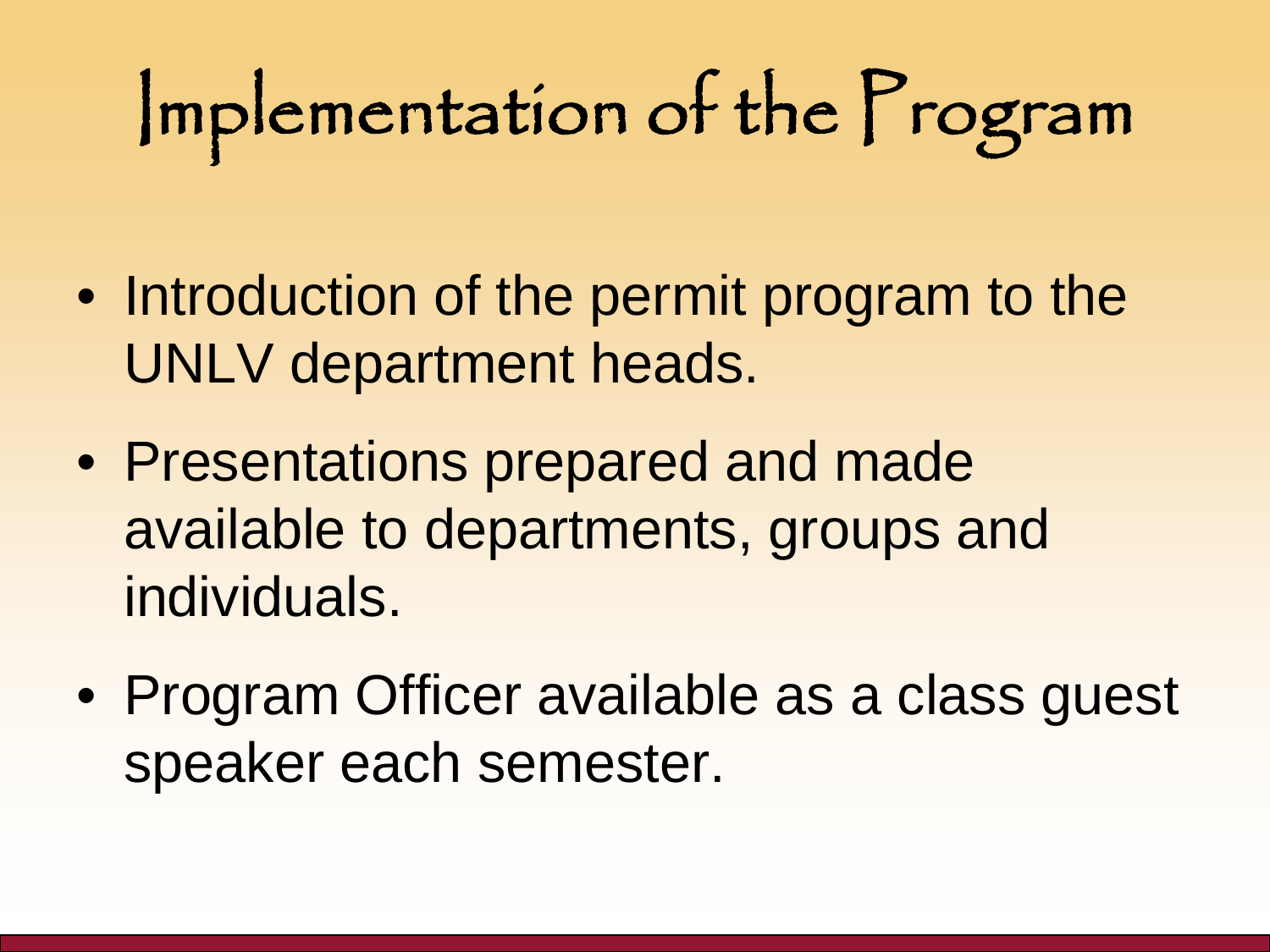## Campus Community Responsibilities

- Contact PLI's Program Officer to assist in planning any organized activity on our public lands.
	- Activities
		- Research
		- Educational observations/activities
		- UNLV-coordinated recreational uses
			- Hiking
			- Camping
			- Picnicking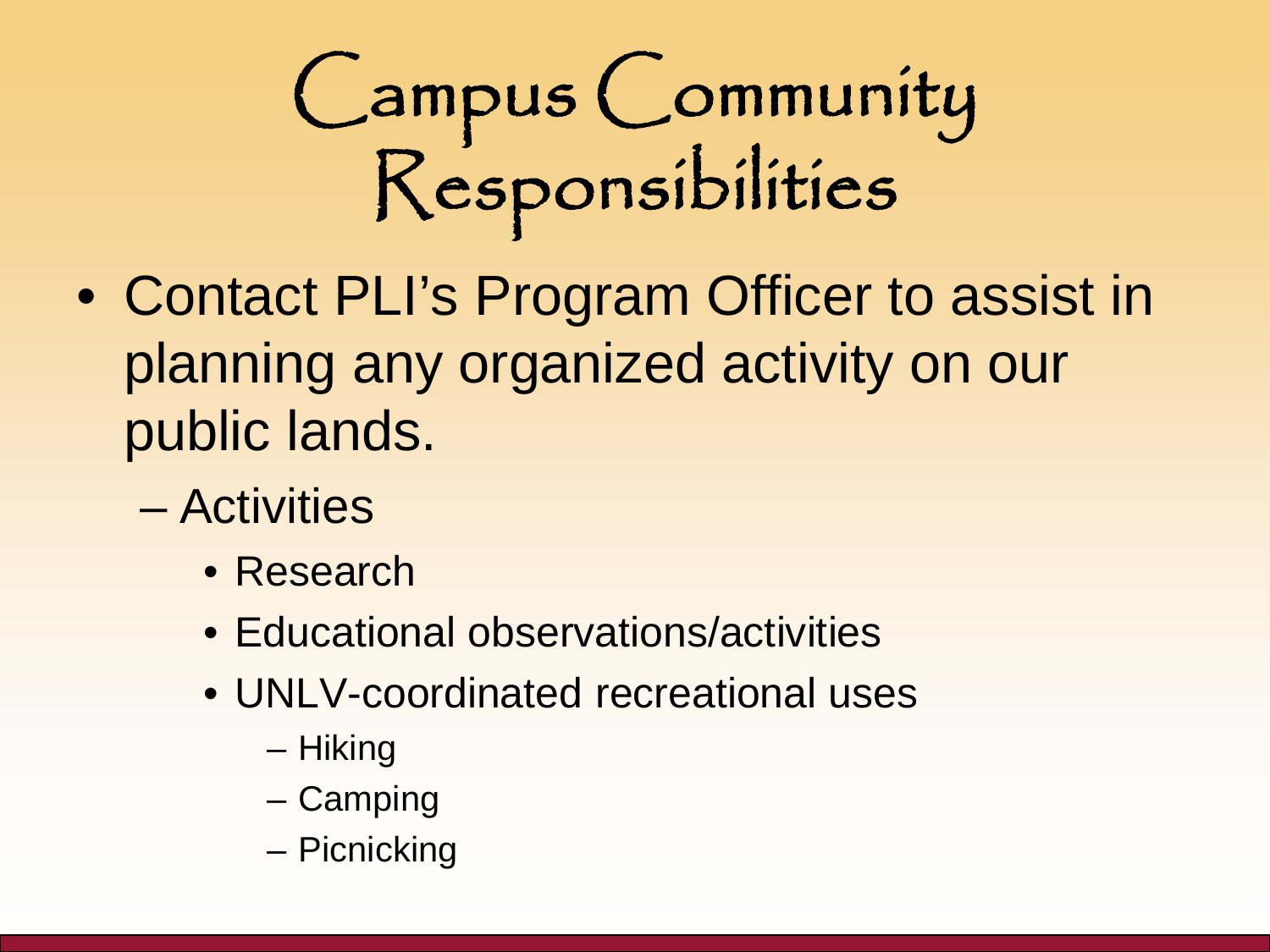# Program Process

- Contact made with Program Officer.
- Program Officer determines appropriate agency.
- Necessary form completed.
	- Detailing
		- Who
		- What
		- When
		- Where
		- Why
		- How
- Form and supporting documents processed through appropriate agency.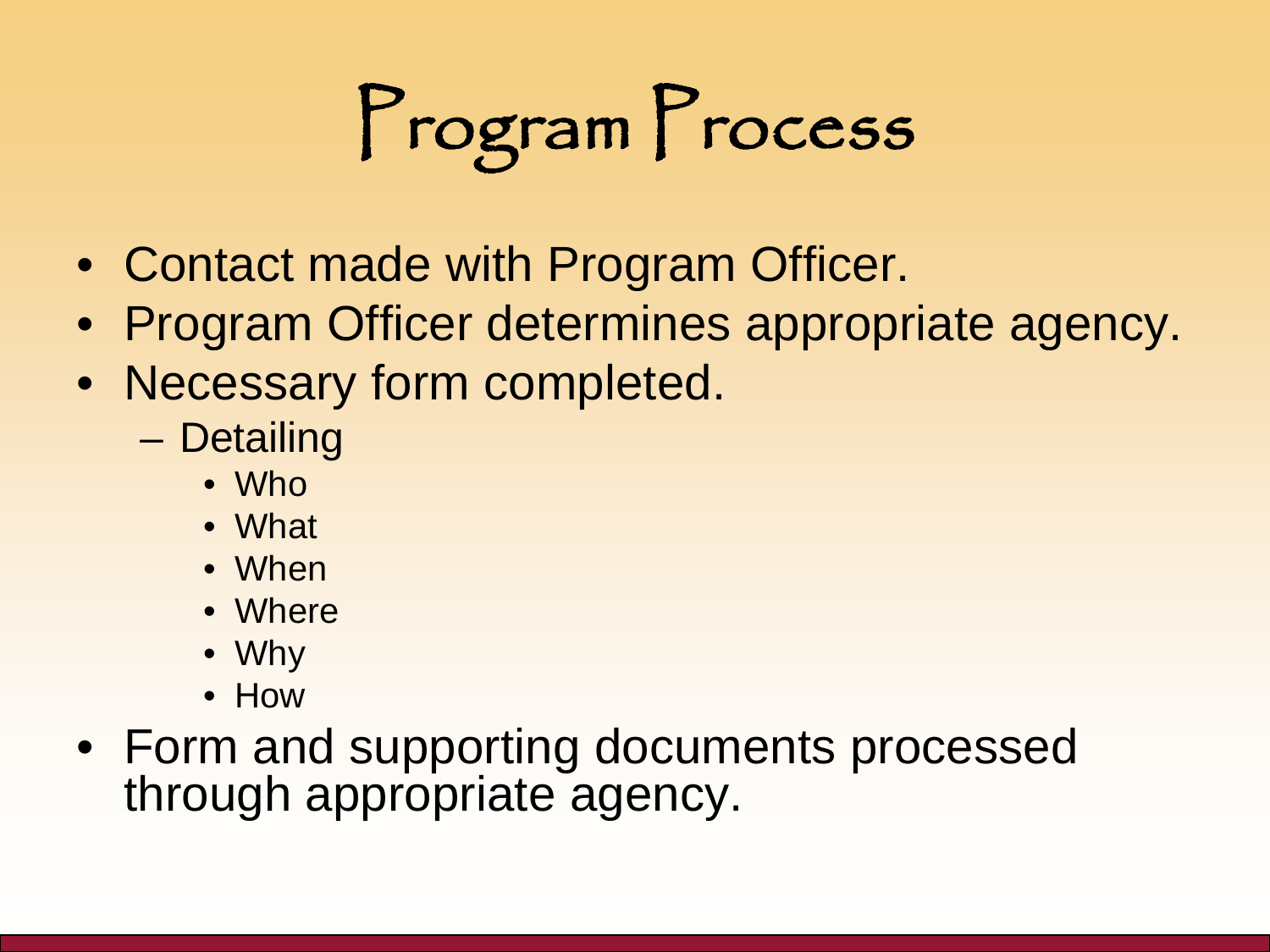# Participation from June - August

- 71 recorded requests to the four federal land-management agencies.
	- 47 processed by BLM
	- 21 processed by National Park Service
	- 02 processed by Fish and Wildlife Service
	- 01 processed by Forest Service